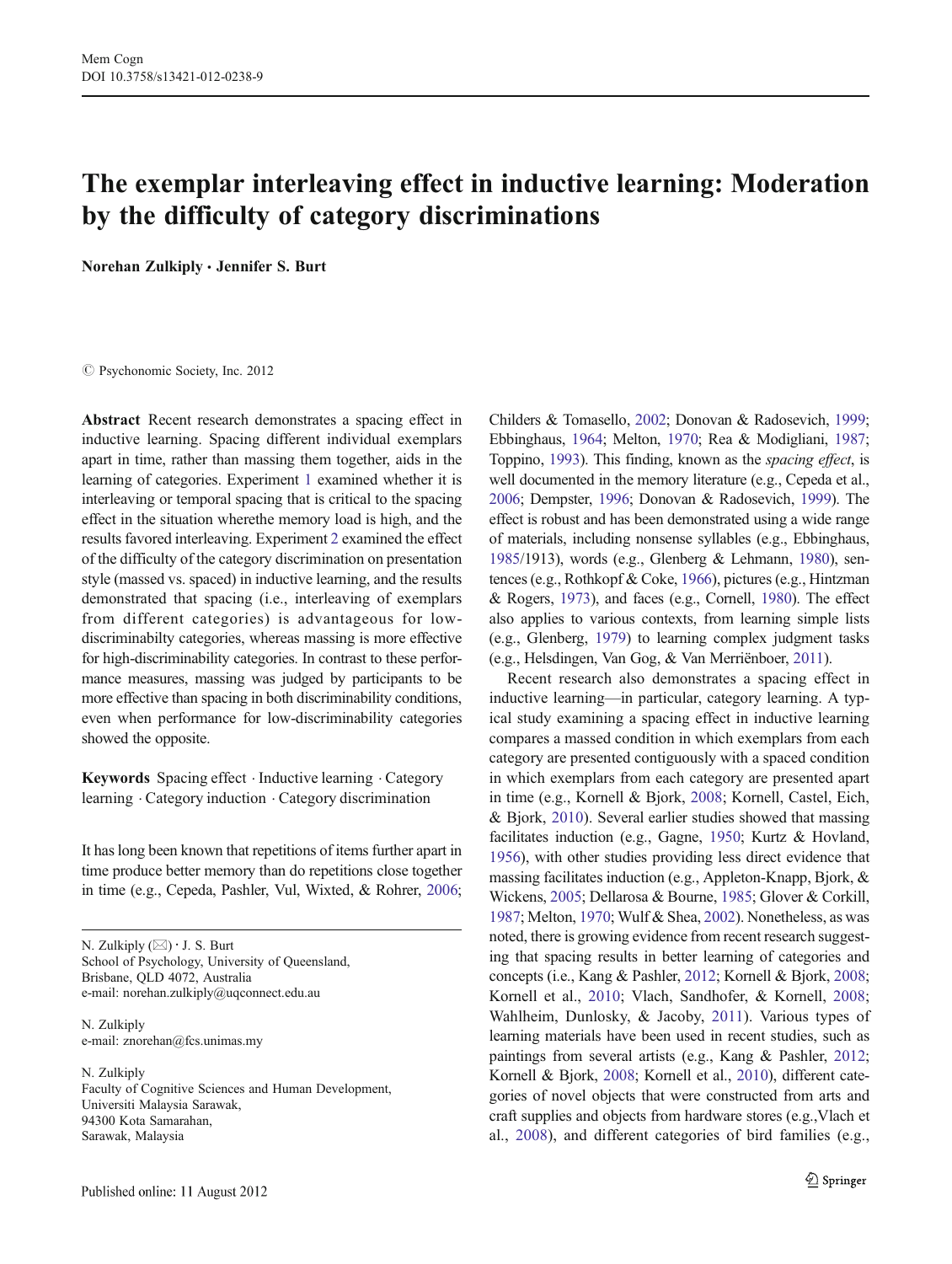<span id="page-1-0"></span>Wahlheim et al., [2011](#page-11-0)). In our recent work (Zulkiply, McLean, Burt, & Bath, [2012\)](#page-11-0), we also found a result similar to that obtained by previous studies—that is, spaced presentation facilitated the learning of categories in inductive learning and the finding was extended to textual material. Thus, recent studies seem to demonstrate generalization of the spacing effect in the context of inductive learning.

Despite the fact that there is growing evidence that induction profits from spacing in category learning, there are still some questions about the mechanisms of the effect as it applies to induction. The first question concerns the roles of interleaving versus spacing: Which one is more critical to the effect? In Kornell and Bjork's [\(2008](#page-10-0)) experiment, participants viewed examples of paintings by 12 artists, with the artists' names displayed underneath the paintings, and they were asked to decide which of the studied artists were responsible for new paintings that were presented at test. In the massed condition, paintings were blocked by artists, and in the spaced conditon, exemplars of different artists were interleaved. It is argued that it could be the interleaving of the artists (and not the spacing itself) that might have enhanced discrimination learning, allowing participants to differentiate the styles of each artist from their paintings, thus giving an advantage to spacing (Kornell & Bjork, [2008\)](#page-10-0).

A recent study by Kang and Pashler ([2012](#page-10-0)) suggested the importance of discriminative contrast in the learning of painting styles. In their first experiment, they presented 72 paintings of three artists, together with the artists' names, in four study conditions (massed, interleaved, temporal spaced, and simultaneous massed). In the massed and interleaved conditions, paintings were presented one at a time, separated by a 0.5-s blank screen after each painting. In the massed condition, the paintings were blocked by artist, whereas in the interleaved condition, the paintings by an artist were interleaved with paintings by other artists. In the temporal spaced condition, the order of the paintings was similar to that in the massed condition, but 11.5 s of unrelated filler materials was inserted between presentations of paintings. In the simultaneous massed condition, the paintings were presented four at a time (instead of singly), with a 2-s blank screen after each set of four. The paintings were blocked by artist, in terms of both each set of four and the sequencing of the sets. The results of the first experiment demonstrated that the critical factor that enhanced learning of the artists' styles was not the temporal spacing of paintings during study but, rather, the interleaving of different artists. In their second experiment, Kang and Pashler included another study condition—that is, simultaneous different—which allowed for the simultaneous viewing of paintings painted by different artists, and they found that this condition yielded the best performance but was not significantly different from the interleaved condition.

The aim of the present study was to contribute to the spacing versus interleaving question. In Experiment 1, 12, rather than 3,

artist categories (as in Kang & Pashler, [2012](#page-10-0)) were used. The increase in the number of categories was likely to increase memory demands and perhaps also discriminability difficulty; thus, it would be interesting to investigate whether the interleaving effect could still be observed in such a situation.

The second question motivating the present experiments was whether the effect of presentation style (massed vs. spaced) in inductive learning varies over different levels of discriminability of the learning materials. In an earlier study of induction in which massed presentation was superior to spaced presentation, Kurtz and Hovland [\(1956](#page-10-0)) argued that "when the degree of discriminability is low it might be expected that placing of exemplars from different concepts in juxtaposition would facilitate discrimination learning, whereas with greater discriminability, like that obtaining in the present study, the reverse might obtain" (p. 242). Massing allows one to notice the similarities between successive exemplars within a category, whereas spacing makes doing so more difficult (Rothkopf, as cited in Kornell & Bjork, [2008](#page-10-0)). Conversely, spacing (interleaving) facilitates comparison and contrast of exemplars of different categories, which may be useful when the features that differentiate categories are difficult to detect. Kornell and Bjork [\(2008\)](#page-10-0) endorsed the argument of Kurtz and Hovland and seemed to agree that the advantage for spacing may have occurred because the discrimination among categories in their experiment was difficult. Nevertheless, to date, there is no direct experimental evidence that clarifies the issue of different levels of discriminability of the learning materials and how this affects massed and spaced presentation in inductive learning.

Additionally, Kornell and colleagues (i.e., Kornell & Bjork, [2008](#page-10-0); Kornell et al., [2010\)](#page-10-0) examined participants' judgments about which presentation style they thought helped them learn better (i.e., massed or spaced). Interestingly, they found that the majority of their participants reported massing to be more effective, even though their actual performance showed the opposite. The first aim of the present study was to investigate whether it is interleaving or temporal spacing that is critical to the spacing effect in induction when the memory load is high (Experiment 1). A second aim was to investigate the effect of different degrees of learning material discriminability on the presentation style (massed vs. spaced) in inductive learning (Experiment [2\)](#page-4-0).

#### Experiment 1

The were two specific research questions for Experiment 1: First, which is more critical to the spacing effect, interleaving or temporal spacing, and second, does increasing temporal spacing between exemplars arranged in a spaced (interleaved) presentation sequence enhance or reduce the learning of the categories, as compared with the typical interleaved condition,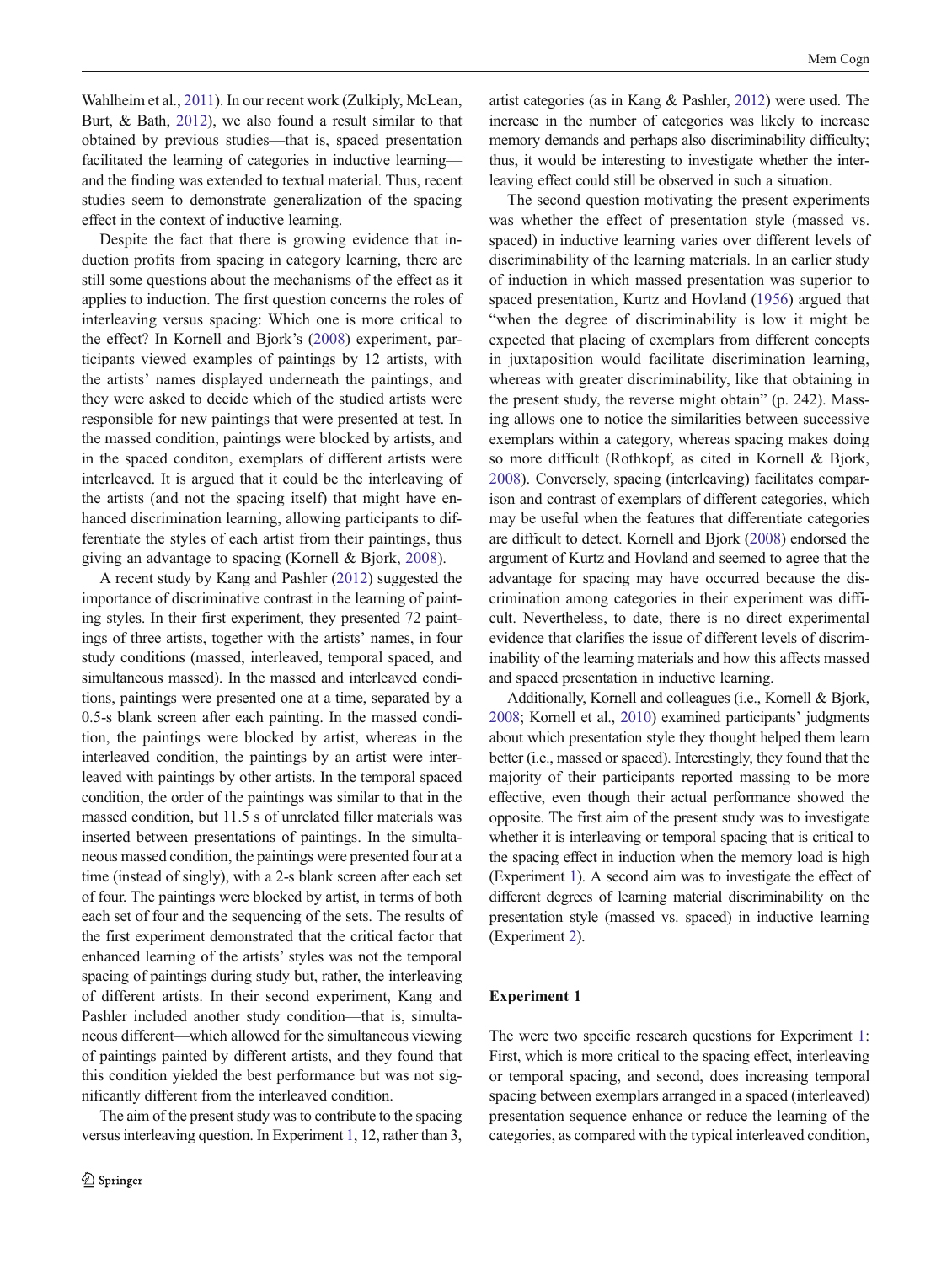which has no delay between exemplars? Experiment [1](#page-1-0) examined four presentation (study) conditions. The first two conditions—massed immediate and interleaved immediate were basically similar to the ones used by Kornell and Bjork [\(2008\)](#page-10-0) and Kang and Pashler ([2012](#page-10-0)). The third study condition—massed temporally spaced—which used the same sequence of paintings as the massed immediate condition, was similar to another condition labeled as temporal spaced in Kang and Pashler [\(2012](#page-10-0)), except that in the present study, 30 s of unrelated filler material was inserted between exemplars, whereas Kang and Pashler inserted 11.5 s of unrelated filler material. Given that 30 s of filled distraction should eliminate any residual effects of short-term memory, one might anticipate that the interleaving effect (or the compare and contrast effect) would be reduced. Additionally, one new study condition was included in the present study—that is, interleaved temporally spaced—which had the same sequence of paintings as the interleaved immediate condition but featured the insertion of 30 s of unrelated filler material between exemplars. If memory is important in the induction task, temporal spacing may further enhance category learning in this condition. In contrast, if temporal spacing impairs comparison of exemplars, the spacing effect may be eliminated in the interleaved temporally spaced condition.

# Method

#### Participants and design

Eighty students (55 of them female, 25 male) from an introductory psychology class earned course credit in exchange for their participation. The design of the experiment was a 2 (presentation style: massed vs. interleaved)  $\times$  2 (temporal spacing: immediate vs. temporally spaced)  $\times$  4 (test block: blocks 1–4) mixed factorial design. Presentation style and temporal spacing were varied between participants, while test block was varied within participants.

# Materials

The materials were 120 paintings (landscapes or skyscapes) by 12 different artists and were taken from Kornell and Bjork's [\(2008](#page-10-0)) study. The artists were Yie Mei, Ciprian Stratulat, Bruno Pessani, Georges Braque, Judy Hawkins, George Wexler, Georges Seurat, Marilyn Mylrea, Ron Schlorff, Ryan Lewis, Philip Juras, and Henri-Edmond Cross. All of the painting files were in the format of JPEG files and were resized to fit into a  $19 \times 29$  cm rectangle on the computer screen.

# Procedure

Participants were tested individually at computers within a multistation lab, with a maximum of 4 persons per session.

Participants first were instructed about the nature of the experiment; in particular, they were told that they had to study 72 paintings from 12 artists that would be presented to them for 3 s each and that later they would be shown 48 new paintings from the 12 learned artists and that they had to identify who painted each one. Participants were randomly assigned to one of these four experimental conditions: massed immediate, interleaved immediate, massed temporally spaced, and interleaved temporally spaced. There were three steps involved in the experimental manipulation: presentation (study) phase, distractor task, and test phase. During the presentation phase, in the massed immediate and interleaved immediate conditions, 72 paintings (6 paintings per artist), were presented 1 at a time on a computer screen for 3 s each, with the last name of the artist displayed underneath the painting. Each painting was followed by a blank screen with a duration less than 100 ms. The difference was that in the massed immediate condition, the paintings were blocked by artists, whereas in the interleaved immediate condition, the paintings of each of the 12 artists were intermingled with the paintings by other artists. The sequence of the 72 paintings in the massed temporally spaced and the interleaved temporally spaced conditions was identical to that in the massed immediate and the interleaved immediate conditions, respectively, except that the presentation of each painting was followed by a 30-s unrelated filler task, during which participants were asked to answer as many trivia questions as possible, which were automatically generated on the computer screen. This task was meant to prevent deeper processing of the paintings during the interval and to allow time for information to be lost from short-term memory.

In all four presentation conditions, the paintings of each of the 12 artists were arranged in 12 learning blocks. Next, participants were asked to complete a distractor task, during which they were asked to count backward by three starting from 547 for 15 s and to type the numbers in a given box on the computer. In the subsequent test phase, participants were shown 48 new paintings (from the 12 learned artists, 4 paintings per artist), and they then had to identify the artist who created the painting. Participants saw 1 painting at a time on the computer screen, with 13 buttons displayed underneath the painting. Twelve of the buttons were labeled with the artists' names, and 1 button was labeled "I don't know." Participants responded according to who they thought had created each painting by clicking the computer mouse on the corresponding button. Feedback was given after each response. If participants responded correctly, the word "correct" appeared on the computer screen. If they responded incorrectly, the correct artist's name was presented on the computer screen. Participants completed the test phase at their own pace. Participation in the massed immediate and interleaved immediate conditions took approximately 30 min, whereas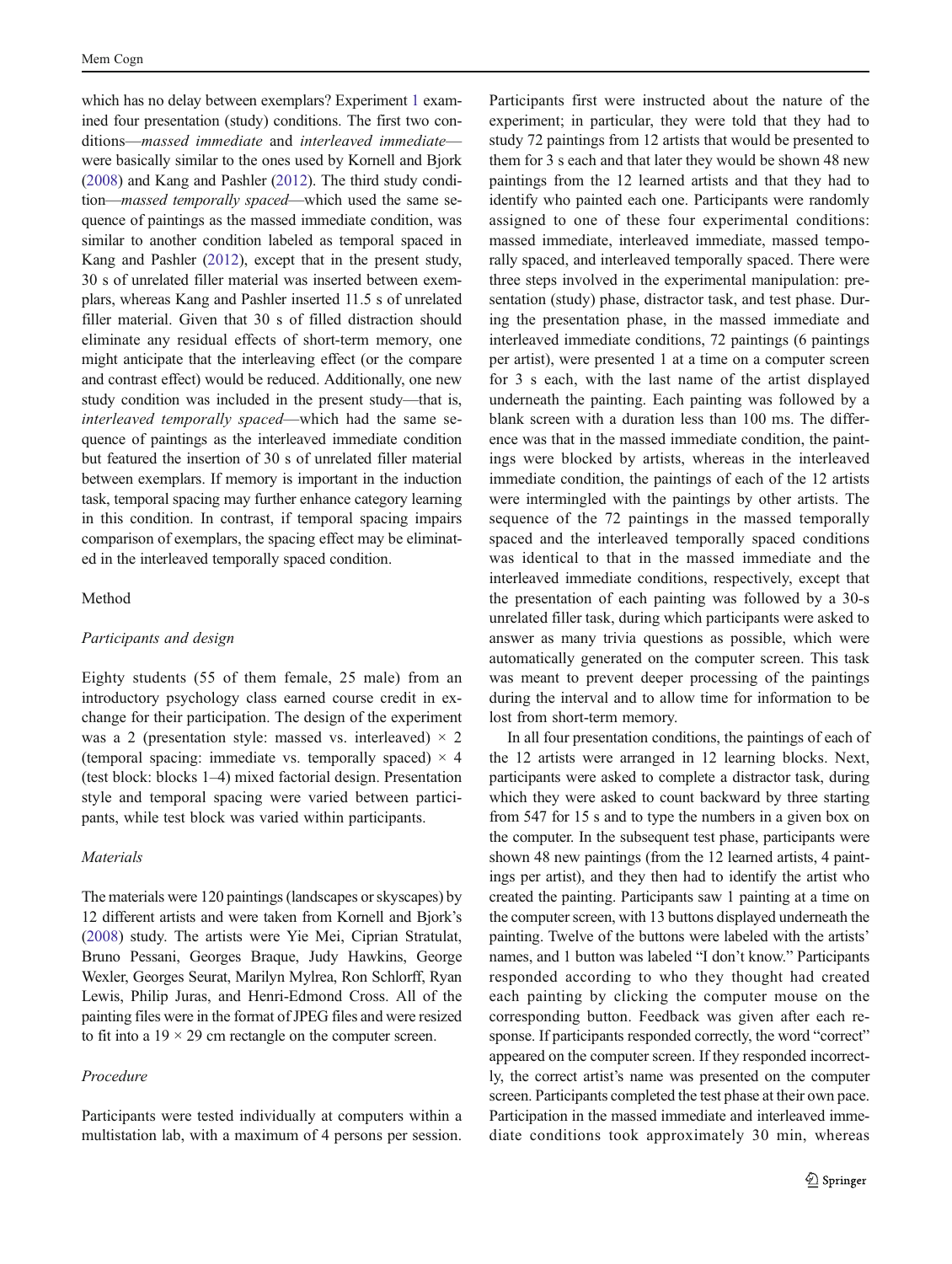participation in the interleaved temporally spaced and massed temporally spaced conditions took approximately 60 min. Participants were debriefed about the experiment before they left the experimental room.

# Results

Figure 1 shows the proportions of pictures selected correctly on the test in Experiment [1.](#page-1-0) As can be seen from the figure, the interleaved immediate condition produced the best performance, followed by the interleaved temporally spaced condition, while the massed immediate and massed temporally spaced conditions produced poorer performance. A three-way mixed factorial ANOVA was conducted on the data for Experiment [1](#page-1-0), with between-participants factors of presentation style and temporal spacing. The main effect of presentation style was significant, reflecting higher accuracy in the interleaved conditions over the massed conditions,  $F(1, 76) = 15.98, \text{ MSE} = 3.33, \text{ p} < .001, \text{ \eta}_{\text{P}}^2 = .174.$ Interleaving seems to be critical for the benefit of spacing observed in induction under the present high memory load. There was also a significant effect of test block,  $F(3, 228) =$ 22.47,  $MSE = 1.80$ ,  $p < .001$ ,  $\eta_P^2 = .228$ . The main effect of temporal spacing was not significant,  $F(1, 76) = 1.32$ ,  $MSE = 3.33, p = .25, \eta_{P}^{2} = .017$ . The two-way interactions and the three-way interaction were not significant [presentation style  $\times$  temporal spacing,  $F(1, 76) = 0.56$ ,  $MSE =$ 3.33,  $p = .455$ ,  $\eta_{\text{P}}^2 = .007$ ; presentation style × test block, F  $(3, 228) = 1.49$ ,  $MSE = 1.80$ ,  $p = .217$ ,  $\eta_{P}^{2} = .019$ ; temporal spacing  $\times$  test block,  $F(3, 228) = 1.64$ ,  $MSE = 1.80$ ,  $p =$ .181,  $\eta_{\rm P}^2$  = .021; presentation style × test block × temporal spacing,  $F(3, 228) = 1.56$ ,  $MSE = 1.80$ ,  $p = .200$ ,  $\eta_P^2 =$ .020]. In particular, the nonsignificant interaction between the effect of presentation style and the effect of temporal spacing suggests that there were no differences in the interleaving effect over immediate and temporally spaced conditions. From these results, it can be concluded that the spacing effect obtained in this inductive learning experiment is due to interleaving, and not temporal spacing.

Even though the interactions were not significant, there was some indication in the data that temporal spacing might have had a selective effect in the interleaving conditions. There was a trend toward lower accuracy (by 7 percentage points) in the interleaved temporally spaced condition (see Fig. 1). Consequently, a separate two-way mixed factorial ANOVA was conducted for the two conditions with interleaving—interleaved immediate and interleaved temporally spaced—to determine whether increasing temporal spacing between interleaved exemplars enhanced or reduced the learning of the artists' styles, as compared with the interleaved immediate condition. The main effect of temporal spacing was not significant, indicating that there was no difference in performance between the interleaved



Fig. 1 Proportion of artists selected correctly on the test in Experiment [1](#page-1-0), as a function of presentation condition and test block. Error bars represent standard errors

temporally spaced  $(M = 0.41)$  and interleaved immediate  $(M = 0.48)$  conditions and, thus, that spacing did not have any effect on the benefit of interleaving,  $F(1, 38) = 1.78$ ,  $MSE = 3.37, p = .190, \eta_{P}^{2} = .045$ . The effect of test block was significant,  $F(3, 114) = 8.04$ ,  $MSE = 1.61$ ,  $p < .001$ ,  $\eta_P^2 =$ .175; however, the interaction between temporal spacing and test block was not significant,  $F(3, 114) = 1.39$ ,  $MSE = 1.61$ , p  $= .249, \eta_{\rm P}^2 = .035.$ 

# Discussion

Experiment [1](#page-1-0) showed that learning of the artists' styles was enhanced when the paintings by the 12 artists were interleaved during the presentation (study) phase. This result is consistent with Kang and Pashler ([2012\)](#page-10-0), and the present study extended this finding to a situation where memory load was high and the number of category discriminations to be learned was increased from 3 to 12. The mean test accuracy for the three conditions in Experiment [1](#page-1-0) (i.e., massed immediate  $[M = 0.32]$ , interleaved immediate  $[M = 0.32]$ 0.48], and interleaved temporally spaced  $[M = 0.41]$  are slightly lower than in the similar three conditions used by Kang and Pashler (i.e., massed  $[M = 0.60]$ , interleaved  $[M = 0.60]$ 0.68], and temporal spaced  $[M = 0.61]$ , respectively), but that could possibly be due to the fact that memory load is higher in the present study than in Kang and Pashler's study, with 12 painters in the present study and 3 in that of Kang and Pashler. Also, associated with the larger number of painters used in the present study, the number of response alternatives was higher; thus, chance performance was obviously lower in the present experiment.

Additionally, there was no concrete indication that increasing temporal spacing between painting exemplars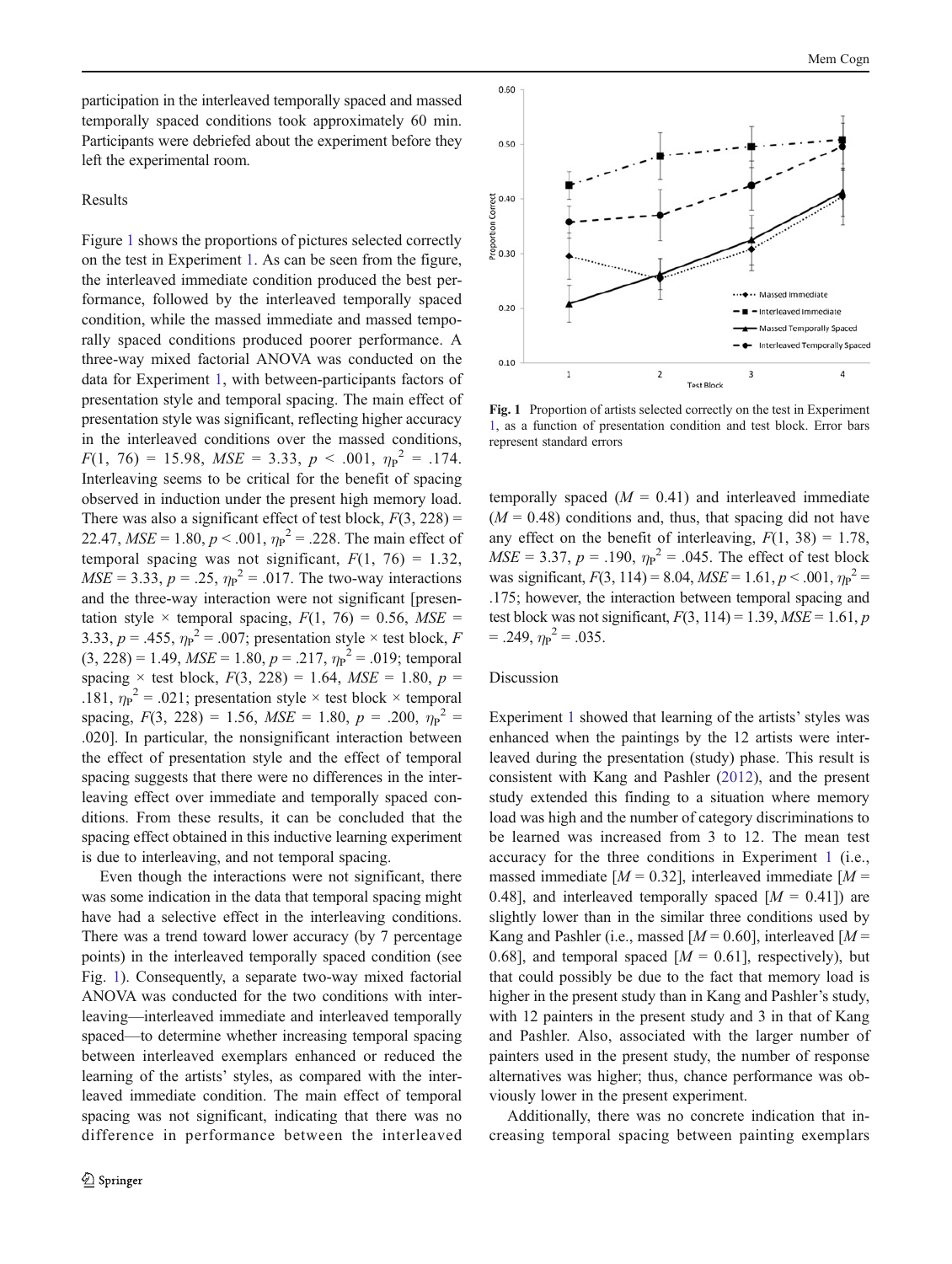<span id="page-4-0"></span>arranged in spaced presentation sequence (as in the interleaved temporally spaced condition) enhanced or reduced the learning of the artists' styles, as compared with the interleaved immediate condition. Temporal spacing can be expected to improve memory for the exemplars. As was noted by Vlach et al. ([2008\)](#page-11-0), category learning must rely on participants' ability to remember previous category exemplars. However the absence of an effect of temporal spacing suggests that, at least with the paintings used here, the memory of exemplars was not a limiting factor in category learning. Alternatively, it is possible that the spacing manipulation did not appreciably affect memory for the paintings. The small decrement for the interleaved temporally spaced condition, relative to the interleaved immediate condition, was not significant, but it is suggestive evidence for the role of category comparisons in the benefit of interleaving, in that comparisons would be more difficult in the interleaved temporally spaced condition. In summary, the results of Experiment [1](#page-1-0) strongly suggest that temporal spacing between exemplars does not seem to have any effect on the benefit of interleaving. It is the interleaving of the category members that is critical in enhancing inductive learning.

#### Experiment 2

Experiment [1](#page-1-0) revealed that the main factor that is critical to the spacing effect in inductive learning is interleaving, and not temporal spacing. The term spacing that Kornell and Bjork ([2008\)](#page-10-0) used to describe their manipulation will hereafter be replaced by the term interleaving. The results of Experiment [1](#page-1-0) suggest that participants may have taken advantage of interleaving to compare and contrast exemplars of different categories. As was noted previously, such a strategy may be more important when the category discrimination is difficult (Kurtz & Hovland, [1956\)](#page-10-0). This issue was investigated in Experiment 2 with the interleaved immediate versus massed immediate conditions, in line with Kornell and Bjork. The stimuli were squares containing familiar and nonsense shapes in varying colors. Two research questions were addressed. First, what effect does interleaving have on inductive learning as a function of the discriminability of materials used? Specifically, we were interested in finding out whether the interleaving benefit is observed only when category discrimination is difficult. Second, which one is judged to be more helpful in the learning of categories in inductive learning—massing or interleaving? On the basis of previous findings when presentation style was varied within participants (e.g., Kornell & Bjork, [2008](#page-10-0); Kornell et al., [2010](#page-10-0)), it was hypothesized that the majority of participants in Experiment 2 would report massing to be more helpful

than interleaving in learning both high- and lowdiscriminable categories.

#### Method

#### Participants and design

Forty students (28 of them female, 12 male) from an introductory psychology class participated in the experiment for course credit. The design of the experiment was a 2 (presentation style: interleaved vs. massed)  $\times$  2 (degree of discriminablity: high vs. low)  $\times$  4 (test block: blocks 1–4) mixed factorial design. Category discriminability was varied between participants, while presentation style and test block were varied within participants. There were four steps involved in the experimental manipulation: presentation (study) phase, distractor task, test phase, and question phase. The four steps introduced in this experiment followed the approach in Kornell and Bjork ([2008\)](#page-10-0). In the presentation phase, the picture exemplars from the 12 categories were arranged in 12 learning blocks. The order of the blocks was MIIMMIIMMIIM (M for massed; I for interleaved). In particular, in the interleaved learning blocks, the pictures from a category were interleaved with pictures from other categories. The assignment of picture categories to condition (massed vs. interleaved) was counterbalanced over two lists. Two versions of each list were produced in which there was a different assignment of categories to blocks. Thus, there were four lists in total. In the test phase, 48 new picture exemplars from the 12 categories learned in the presentation phase were arranged in four test blocks. Each block consisted of one new picture from each category presented in a fixed order across participants.

# **Materials**

The materials were 240 pictures drawn and prepared using Adobe Illustrator and Adobe Photoshop software (see Fig. [2](#page-5-0)). The pictures were divided into two sets, each having 120 pictures from 12 categories. Specifically, the first set consisted of pictures that were designated to have a high degree of discriminability, while the second set consisted of pictures that were designated to have a low degree of discriminability. Furthermore, in each set, 72 pictures were used in the presentation/study phase (6 pictures per category), and 48 pictures were used in the test phase (4 pictures per category). Each category was assigned a distinctive nonsense-syllable name. Additionally, each picture consisted of a black square frame containing three elements that defined the category and one or more distractors. Two elements were nonsense shapes (termed category icons) that shared a color composition, and the third element was a shape (circle or triangle; see Table [1](#page-6-0)). The features that were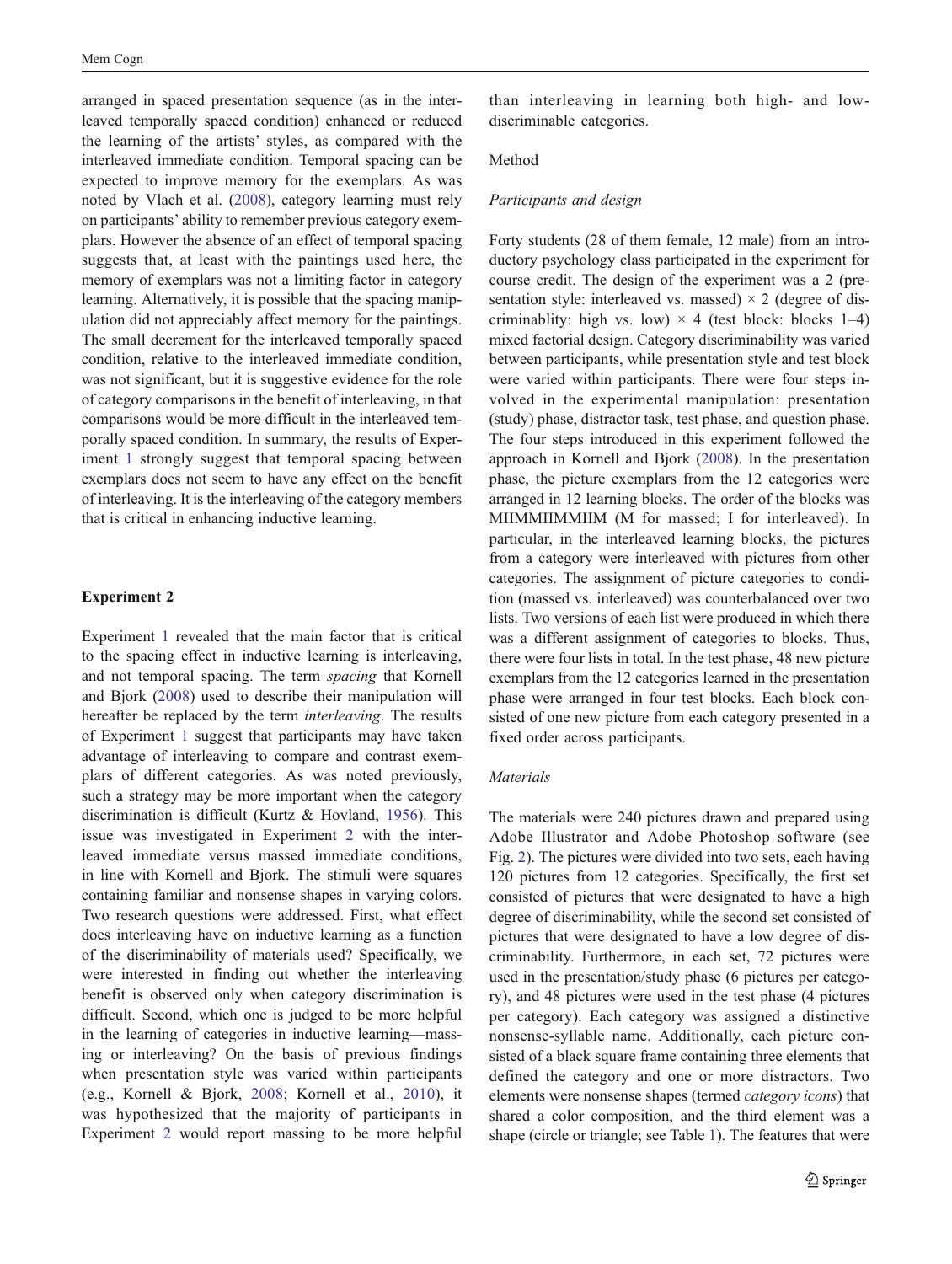<span id="page-5-0"></span>Fig. 2 Examples of exemplars from the high-discriminable category and the lowdiscriminable category used in Experiment [2](#page-4-0)

High discriminable category Low discriminable category Category Blup

Category Claq



diagnostic of the category were (1) color composition of the category icons and (2) the shape that accompanied the category icons (circle or triangle). The nondiagnostic features (those that did not distinguish categories) were (1) the shape of the category icons, (2) the position of the category icons and the accompanying shape, and (3) the number of distractors in the square frame. The high-discriminable categories and the low-discriminable categories differed in the three nondiagnostic features: (1) For high-discriminable categories, the category icons had the same shape in each picture, and for low-discriminable categories, the category icons were of either the same or a different shape in each picture; (2) for high-discriminable categories, the category icons and the shape were all positioned at either the top or

the bottom, and for low-discriminable categories, the category icons and the shape were all positioned top, bottom, right, or left; and (3) for high-discriminable categories, there was only one distractor, and for low-discriminable categories, there were five distractors, one distractor from each category.

# Procedure

The presentation phase (72 pictures and their names), distractor task, and test phase with 48 new pictures were conducted as in Experiment [1.](#page-1-0) The only notable difference was that the pictures and their category names were displayed for 5 s during the presentation phase. Additionally, following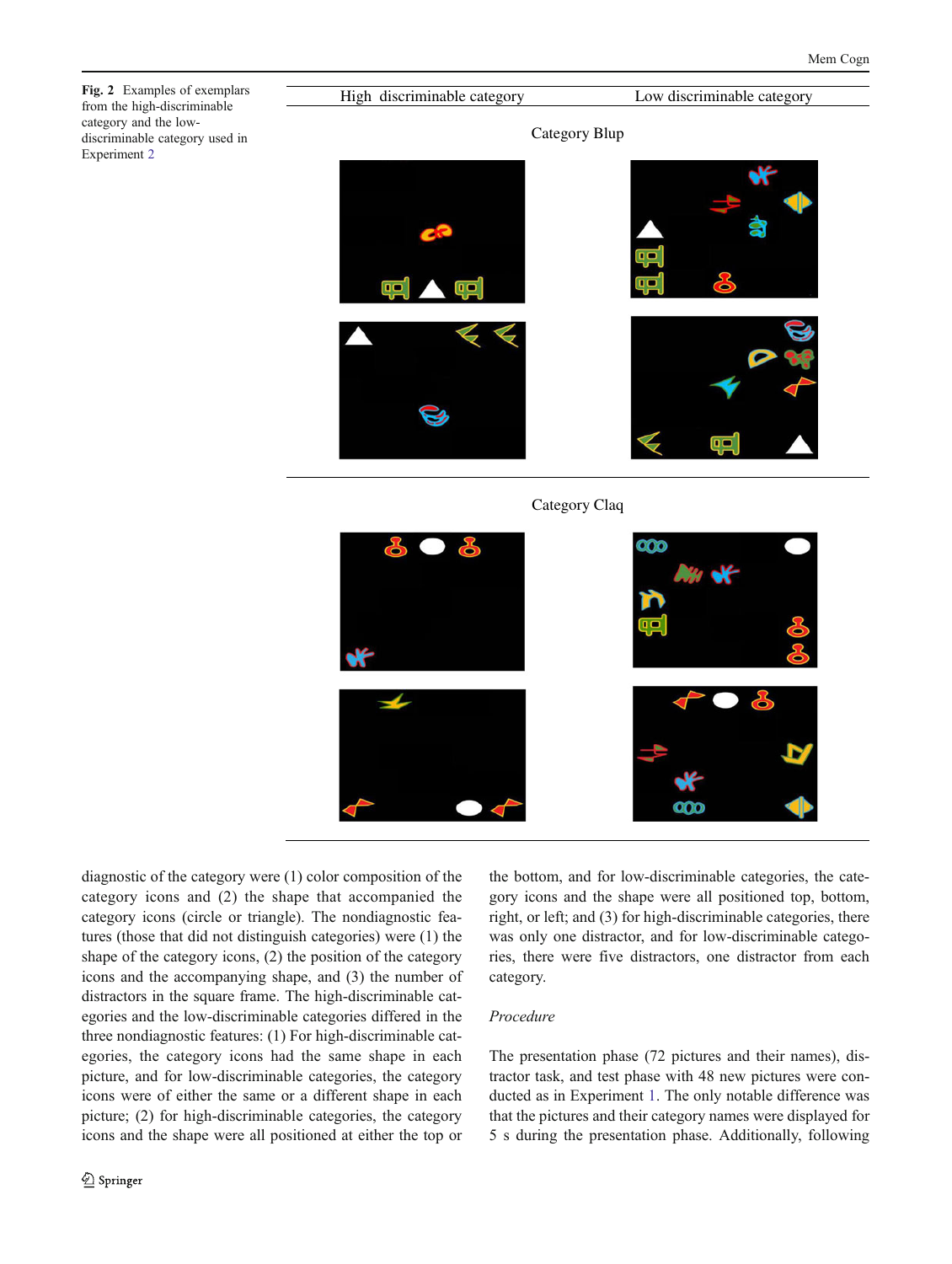<span id="page-6-0"></span>Table 1 Categories of the pictures used in both conditions (highdiscriminable and low-discriminable categories) in Experiment [2](#page-4-0) and the elements that define each category

| Categories of pictures | Elements that define each category            |
|------------------------|-----------------------------------------------|
| Zas                    | 2 blue–green category icons with a circle     |
| Jed                    | 2 blue–red category icons with a circle       |
| Vix                    | 2 blue–yellow category icons with a circle    |
| Foy                    | 2 green-yellow category icons with a circle   |
| Guj                    | 2 red-green category icons with a circle      |
| Claq                   | 2 red-yellow category icons with a circle     |
| Drem                   | 2 blue–green category icons with a triangle.  |
| Flis                   | 2 blue–red category icons with a triangle     |
| Kros                   | 2 blue–yellow category icons with a triangle  |
| Blup                   | 2 green-yellow category icons with a triangle |
| Yack                   | 2 red-green category icons with a triangle    |
| Wex                    | 2 red-yellow category icons with a triangle   |

Kornell and Bjork's [\(2008](#page-10-0)) approach, after the test phase, participants read a description about the meanings of the terms "massed" and "spaced" (interleaved) on the computer screen. They were asked, "Which option do you think helped you learn more?" and were provided with three possible answers—"massed," "about the same," or "spaced"—which ended the experimental manipulation. Participation in the experiment took approximately 40 min, and participants were debriefed about the experiment before they left the experimental room.

# Results

The results of main interest are shown in Fig. 3. As can be seen from the figure, when the degree of discriminability was high, performance was higher in the massed condition  $(M = 0.51)$  than in the interleaved condition  $(M = 0.33)$ , whereas when the degree of discriminability was low, performance was higher in the interleaved condition  $(M = 0.44)$ than in the massed condition  $(M = 0.22)$ .

A three-way mixed ANOVA was conducted on the data for Experiment [2](#page-4-0). The main effect of degree of discriminability was significant,  $F(1, 38) = 6.09$ ,  $MSE = 3.71$ ,  $p = .018$ ,  $\eta_P^2 =$ .138, which indicated that, on average, participants' accuracy was significantly higher in the high-discriminability condition than in the low-discriminability condition. Participants' performance also significantly increased across test block,  $F(3, 1)$  $114$ ) = 25.87,  $MSE = .66$ ,  $p < .001$ ,  $\eta_P^2 = .405$  (as illustrated in Fig. 3). However, the effect of presentation style was not significant,  $F(1, 38) = 0.48$ ,  $MSE = 1.89$ ,  $p = .494$ ,  $\eta_p^2 =$ .012. Critically, the interaction between the two main effects—degree of discriminability and presentation style was significant,  $F(1, 38) = 61.59$ ,  $MSE = 1.89$ ,  $p < .001$ ,  $\eta_P^2 =$ .618, which indicates that the effect of presentation style



Fig. 3 Proportion of pictures selected correctly on the test in Experiment [2,](#page-4-0) as a function of study condition and test block. Error bars represent standard errors

differed at each level of discriminability (see Fig. 3). Follow-up t-tests revealed significant differences between interleaved and massed conditions in both the high- discriminability condition,  $t(19) = 4.14$ ,  $p = .001$ , and the lowdiscriminability condition,  $t(19) = -8.48$ ,  $p < .001$ . The remaining two-way interactions and the three-way interaction were not significant [test block  $\times$  degree of discriminability,  $F(3, 114) = 2.47, MSE = .66, p = .066, \eta_P^2 = .061$ ; presentation style × test block,  $F(3, 114) = 0.14$ ,  $MSE = .61$ ,  $p = .934$ ,  $\eta_P^2 =$ .004; presentation style  $\times$  test block  $\times$  degree of discriminability,  $F(3, 114) = 1.11$ ,  $MSE = .061$ ,  $p = .350$ ,  $\eta_P^2 = .028$ .

With regard to participants' judgments of which particular study presentation had helped them most, a similar pattern of preference for massed presentation was observed in both discriminability conditions. In the high-discriminability condition, of a total of 20 participants, a majority of 14 (70 %) claimed massed, 4 (20 %) claimed spaced, and another 2 (10 %) judged massed and spaced to have contributed about the same (as illustrated in Fig. [4](#page-7-0)). A one-way chi-square analysis compared the proportion of participants who judged massed to be most useful with the proportion not preferring massed presentation and confirmed that the majority of participants reported massing to be more helpful than spacing in learning the high-discriminable categories,  $\chi^2(2, N = 20)$ 12.40,  $p = .002$ . In terms of categorization performance, 17 (85 %) of the participants performed better in the massed condition, and 3 (15 %) performed better in the spaced (interleaved) condition.

Similarly, in the low-discriminability condition, of a total of 20 participants, a majority of 12 (60 %) participants claimed that massed was most effective, 4 (20 %) claimed spaced, and another 4 (20 %) judged the two conditions equally effective, regardless of their performance in the two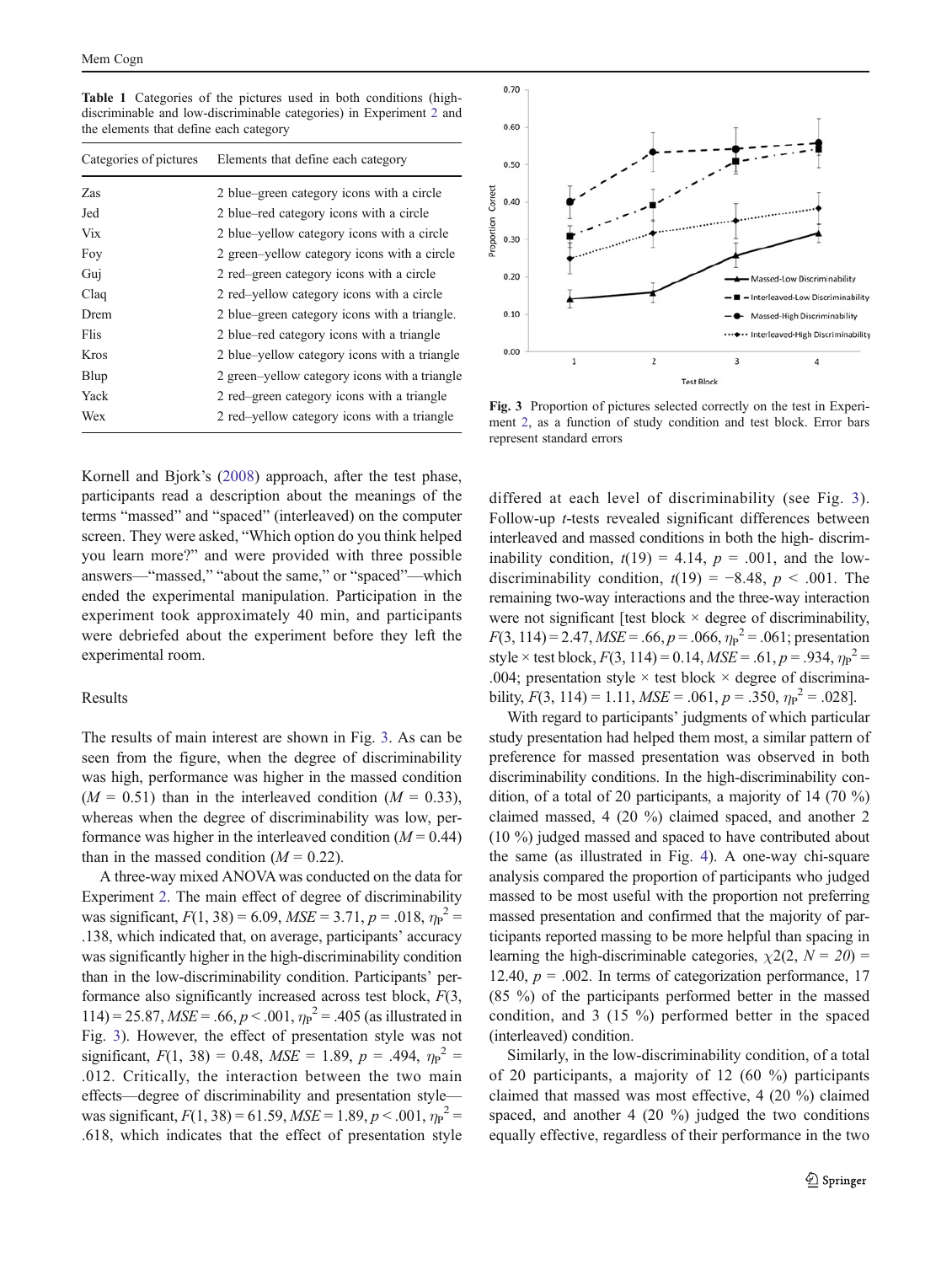<span id="page-7-0"></span>Fig. 4 Number of participants (out of 20) who judged massing as more effective than, equally effective as, or less effective than spacing in Experiment [2](#page-4-0) (for high degree of discriminability category). For each judgment, the number of participants is divided according to their actual performance in the spaced condition, relative to the massed condition



conditions (massed and spaced; as illustrated in Fig. 5). The result of a one-way chi-square analysis conducted on the judgment data revealed that most participants judged massing to be most helpful in learning the low-discriminable categories,  $\chi^2(2, N = 20) = 6.40$ ,  $p = .041$ . In terms of categorization performance, 19 (95 %) of the participants performed better in the spaced (interleaved) condition, and 1 (5 %) performed equally in the two conditions.

## Discussion

Experiment [2](#page-4-0) provided experimental evidence in support of Kurtz and Hovland's ([1956](#page-10-0)) argument that, in inductive or category learning, massing is more effective in learning the high-discriminable categories, whereas in learning the lowdiscriminable categories, interleaving the exemplars from different categories is critical in enhancing discrimination learning. These results suggest that the interleaving effect observed with paintings in Experiment [1](#page-1-0) and elsewhere (e.g., Kornell  $\&$ Bjork, [2008\)](#page-10-0) reflects the high difficulty of discriminating the painter categories employed. It must be noted that there were some differences in the materials between the two experiments. The implications of these differences will be considered in the [General Discussion](#page-8-0) section.

On the postexperimental questionnaire, the majority of participants in both discriminability conditions (i.e., high and low) appeared to believe that massed presentation made it easier to recognize the nature of each category of picture exemplars during the study phase. In line with Kornell and colleagues' observation (Kornell & Bjork, [2008;](#page-10-0) Kornell et al., [2010](#page-10-0)) and our previous study (Zulkiply et al., [2012](#page-11-0)), it is interesting to discover that in the low-discriminability condition, the majority of the participants rated massing as more effective than interleaving in response to the administered questionnaire even though their own test performance had demonstrated the opposite. This finding is consistent with the view that people's access to their complex mental processes is not very effective (Kahneman, [2011](#page-10-0); Nisbett & Wilson, [1977\)](#page-11-0). Nisbett and Wilson argued that we typically are conscious of the products of our thinking but are only vaguely conscious of the process of our thinking. The impressions, intuitions, and feelings that guide us are not always justified, and we are often confident even when we are wrong (Kahneman, [2011](#page-10-0)). It is likely that massed exemplars of a category that were presented to the participants consecutively caused them to develop a sense of familiarity toward each category regardless of whether the categories were difficult or easy, which then influenced their judgment toward massing. The sense of familiarity is one of the causes of cognitive ease,

Fig. 5 Number of participants (out of 20) who judged massing as more effective than, equally effective as, or less effective than spacing in Experiment [2](#page-4-0) (for low degree of discriminability category). For each judgment, the number of participants is divided according to their actual performance in the spaced condition, relative to the massed condition

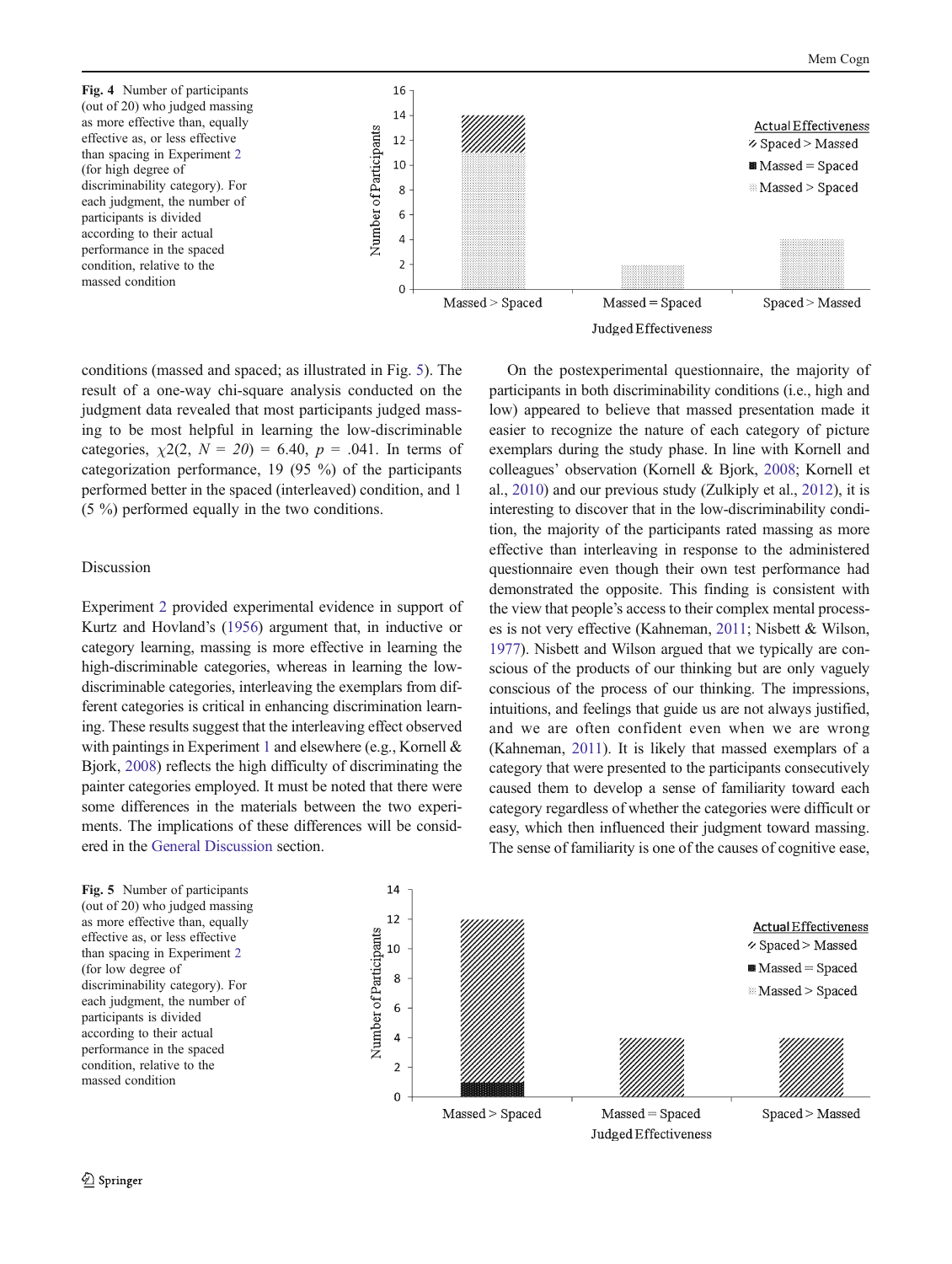<span id="page-8-0"></span>and we are likely to trust our intuitions when we are in a state of cognitive ease (Kahneman, [2011\)](#page-10-0). In contrast, interleaving the exemplars of a category is unlikely to have created an equivalent sense of familiarity with the categories in participants, since the exemplars of each category were spaced apart throughout the presentation phase.

### General discussion

The present experiments further examined the spacing effect in inductive learning in terms of the role of interleaving versus spacing and as a function of the degree of discriminability of the learning materials.

Consistent with Kang and Pashler [\(2012](#page-10-0)), the present results revealed that the spacing advantage observed in inductive learning was due to the interleaving of artists during the study phase and not to the temporal spacing between painting exemplars, and crucially, this finding was extended to a condition in which memory load was higher, in that more artists' styles had to be learned (Experiment [1\)](#page-1-0). Interleaved presentation appeared to have highlighted the differences among artists' styles and facilitated comparison of painting exemplars, which made it easier to detect the features that differentiated the style of one artist from those of the others, thus enhancing discrimination learning. It is also likely that interleaved presentation in Experiment [1](#page-1-0) made it more difficult to recognize the style of each of the artists during the presentation/study phase, thus resulting in a deeper processing of the interleaved exemplars. The extra attention given to the interleaved exemplars might have resulted in better learning of the interleaved exemplars.

In contrast, massed presentation possibly allowed the participants to ignore how a painting's style compared with those of other artists, because all painting exemplars that were presented were blocked by artists and, thus, had the same style (e.g., colors and themes used across painting exemplars). Massing may impair learning by reducing the amount of attention people pay to repeated presentations because the massed items become highly familiar (Hintzman, [1974\)](#page-10-0). It is also likely that attention was less because participants overestimated the degree to which they would remember massed items (Zechmeister & Shaughnessy, [1980\)](#page-11-0), and they may have thought that massed presentation made it easier for them to discern a painter's style (as compared with interleaved presentation). Similarly, previous authors have suggested attenuation of attention (Kornell et al., [2010;](#page-10-0) Wahlheim et al., [2011](#page-11-0)), with attention more likely to weaken across exemplars from a category when they are presented massed rather than when they are interleaved. Thus, massed presentation of paintings was detrimental to inductive learning, as also was observed in Kang and Pashler ([2012](#page-10-0)).

the interleaved conditions, accuracy was higher in the immediate than in the temporally spaced condition, but not significantly so. Kang and Pashler ([2012](#page-10-0), Experiment [2\)](#page-4-0) found a small (nonsignificant) advantage for simultaneous presentation of exemplars from three categories over the standard interleaved condition with successive presentation of exemplars. These results suggest that minimizing the separation between exemplars may facilitate exemplar comparisons. Nevertheless, it appears that comparing and contrasting in interleaved presentation can be performed reasonably effectively when the exemplars are not presented together and even when there is a substantial interval  $(30 s)$  separating them.

Another outcome of Experiment [1](#page-1-0) was the finding that for

Crucially, Experiment [2](#page-4-0) revealed that the benefit with interleaved categories was observed only when category discriminations were difficult. In light of the results of Experiment [1](#page-1-0) and Kang and Pashler [\(2012](#page-10-0)), it can be assumed that this benefit for difficult discriminations was due to interleaving, and not temporal spacing. In contrast, learning of the high-discriminable categories was superior when the categories were massed. The interaction with discrimination difficulty provided experimental evidence in support of Kurtz and Hovland's [\(1956](#page-10-0)) argument that placing of exemplars from different concepts in juxtaposition would facilitate discrimination learning only when category discriminability was low. The finding observed for the lowdiscriminability condition is consistent with Kornell and Bjork ([2008\)](#page-10-0) and Kornell et al. [\(2010](#page-10-0)); both studies used paintings as stimulus materials, which have low discriminability, as was argued by Kornell and Bjork. On the other hand, the finding observed in the high-discriminability condition in the present study accords with Kurtz and Hovland.

With respect to attention during learning in Experiment [2,](#page-4-0) the suggestion that participants might have devoted more attention to exemplars in the interleaved condition does not seem applicable to the interleaved exemplars from the highdiscriminable categories. The fact that massed exemplars were learned better than interleaved exemplars indicates that when category assignment was easy, the interleaved exemplars did not receive extra attention during the study phase or that extra attention was not required for successful category learning.

In Experiment [2,](#page-4-0) the picture exemplars from the lowdiscriminable categories involved a larger number of features and feature variations than did the exemplars from the highdiscriminable categories. Interleaving picture exemplars from the different categories might have encouraged participants to compare and contrast different categories to ascertain which items or features were distractors and which were diagnostic of the categories. On the contrary, for the picture exemplars from the high-discriminable categories, there were fewer feature variations to consider (e.g., the category icons were always the same shape, there was only one distractor, and there was less variation in other dimensions). In this situation, massing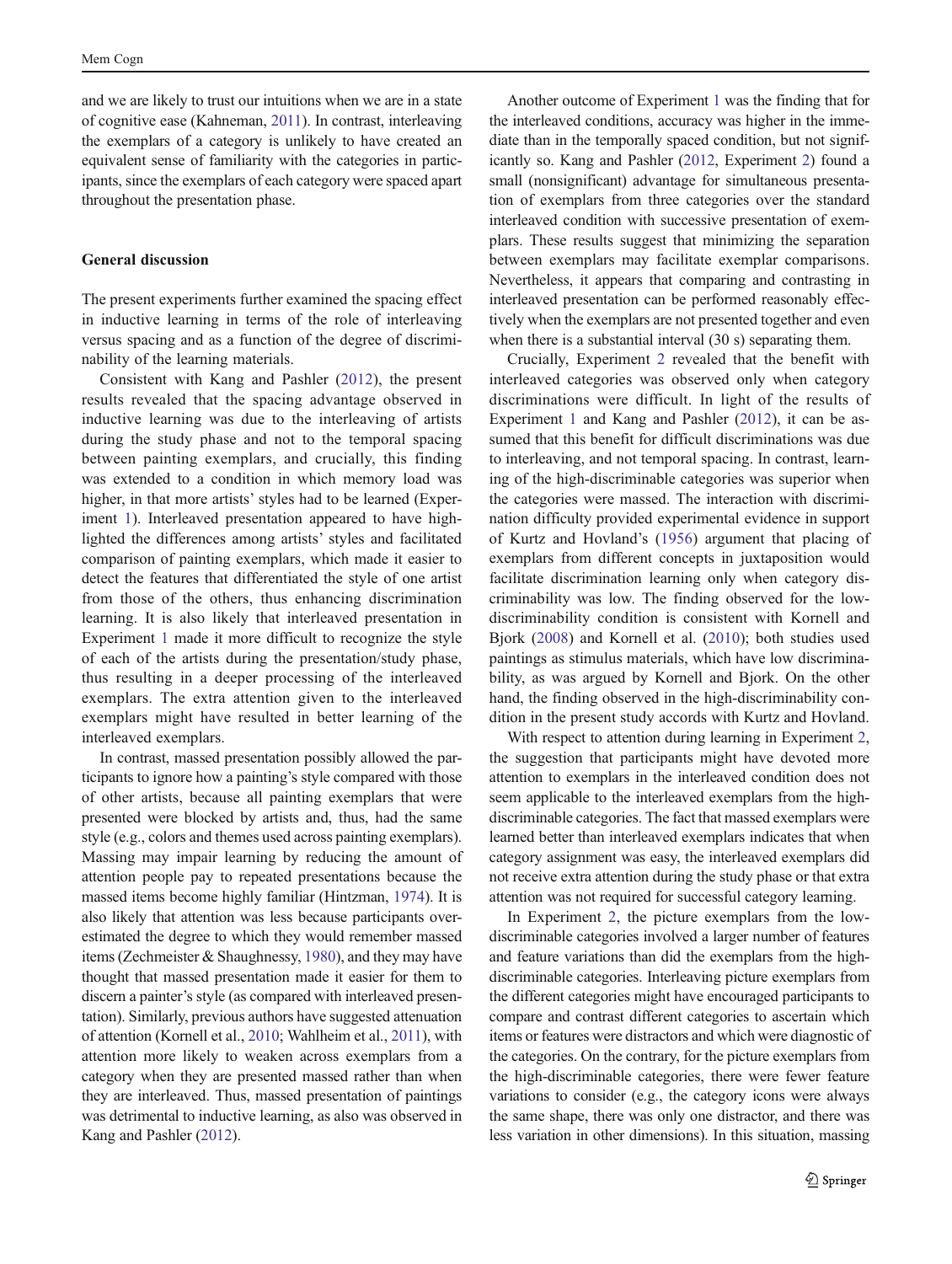may have facilitated the identification of the common features that defined the category (e.g., Kurtz & Hovland, [1956](#page-10-0); Underwood, [1952](#page-11-0)). Additionally, it is likely that opportunities for comparison and contrast among exemplars provided by the interleaved presentation did not produce much benefit for the easy discriminations. For example, participants may have remembered the defining features of other categories during each block.

The above explanation for the findings of Experiment [2](#page-4-0) seems to be supported by other research. Goldstone [\(1996](#page-10-0); Goldstone, Steyvers, & Rogosky, [2003](#page-10-0)) proposed a distinction between interrelated and isolated concepts. When participants form isolated concepts, the characterization of one category is somewhat independent of other categories and relies on a relatively large use of nondiagnostic features (those shared by members of the category, but an imperfect basis for distinguishing categories). Categorization performance is better for the concept's prototype. By contrast, the characterization of interrelated concepts is influenced by other categories and is more dependent on features that are diagnostic of category membership. Relative to a prototype, categorization performance is better on a caricature, an exemplar that is more distant than the prototypes from other categories. Goldstone found that interleaved presentation of exemplars was more likely to produce interrelated concepts and heavier reliance on diagnostic features. In contrast, infrequent alternation of categories (as in the massed presentation) has the advantage of highlighting information that remains constant across the members within a category (Medin, Wattenmaker, & Michalski, [1987](#page-10-0)). Thus, massing favors isolated concepts. On the basis of Goldstone's work [\(1996](#page-10-0); Goldstone et al., [2003](#page-10-0)), it appears that the paintings in Experiment [1](#page-1-0) and the low-discriminability patterns in Experiment [2](#page-4-0) supported relatively interrelated category concepts whose development was enhanced by interleaving.

It is likely that the structure of the categories also affects the nature of the category learning and, potentially, the impact of interleaving. The pictures devised in Experiment [2](#page-4-0) have a rule-based category structure that can be learned via some explicit reasoning process (see Ashby, Maddox, & Bohil, [2002\)](#page-10-0). In both discriminability conditions (high and low), it is possible to list the rule that defines the categories. For such category structures, often the rule that maximizes accuracy (i.e., the optimal rule) is easy to describe verbally (Ashby, Alfonso-Reese, Turken, & Waldron, [1998\)](#page-10-0). In another type of category structure, called information-integration categories, the optimal rule to define these types of categories often is hard to describe verbally (Ashby et al., [1998](#page-10-0)). Learning the categories that have information-integration category structures requires one to integrate information from two or more stimulus dimensions at some predecisional stage in order to maximize accuracy (Ashby & Gott, [1988\)](#page-10-0). It is suggested that perceptual integration could take many

forms, from computing a weighted linear combination of the dimensional values to treating the stimulus as a gestalt (Ashby et al., [2002](#page-10-0)).

Arguably, the paintings used in Experiment [1](#page-1-0) have information-integration category structures. Ashby et al. [\(2002\)](#page-10-0) found that especially for information-integration structures, asking participants to give category responses and providing accuracy feedback was more helpful than the observational training procedure used here and by Kornell and Bjork [\(2008](#page-10-0)). Thus, it is possible that the advantage of interleaving for the paintings depended on the use of a less optimal training regime. Nevertheless, it is likely that the effect of category discrimination difficulty observed in Experiment [2](#page-4-0) is also an important factor in the beneficial effect of interleaving for the paintings used in Experiment [1.](#page-1-0) Given the absence of obvious feature rules for classifying the paintings, the category discrimination in Experiment [1](#page-1-0) appears to be difficult (cf. Kornell & Bjork, [2008\)](#page-10-0). Also, the large number of painting categories plausibly favors the formation of interrelated concepts. It remains to be seen whether informationintegration and rule-based categories are differentially susceptible to the formation of interrelated concepts. It has been suggested that different cognitive systems mediate learning of the two category structures (Ashby et al., [1998](#page-10-0)), but this issue is under debate (Stanton & Nosofsky, [2007\)](#page-11-0).

An additional factor in the effect of interleaving may be the within-category similarity of exemplars, with recent work (Carvalho & Goldstone, [2011](#page-10-0)) indicating that massed presentation has a benefit when the within-category exemplar similarity is low. This factor is relevant to Experiment [2,](#page-4-0) in that the complex rules devised for the difficult discrimination may have reduced the within-category similarity, as well as the category differences. However, given that Carvalho and Goldstone found that low within-category similarity was associated with benefits from massing, this factor does not appear to have affected the results. As was suggested above, it is likely that the category rules and diagnostic features encouraged the formation of interrelated concepts in Experiment [2.](#page-4-0) Taken together, the present and previous results suggest that the effect of interleaving depends on a number of variables that affect the relative ease with which participants can infer what links items within a category and can infer what differentiates categories.

The findings of the present study are of both practical and theoretical importance for inductive learning, which is generally important in education. From a practical perspective, the benefits of interleaving imply that inductive learning of categories that are difficult to distinguish would be more effective if the exemplars from different categories are interleaved, rather than if the exemplars from a category are presented consecutively, one after another. In teaching category-based related topics, educators may want to consider interleaving in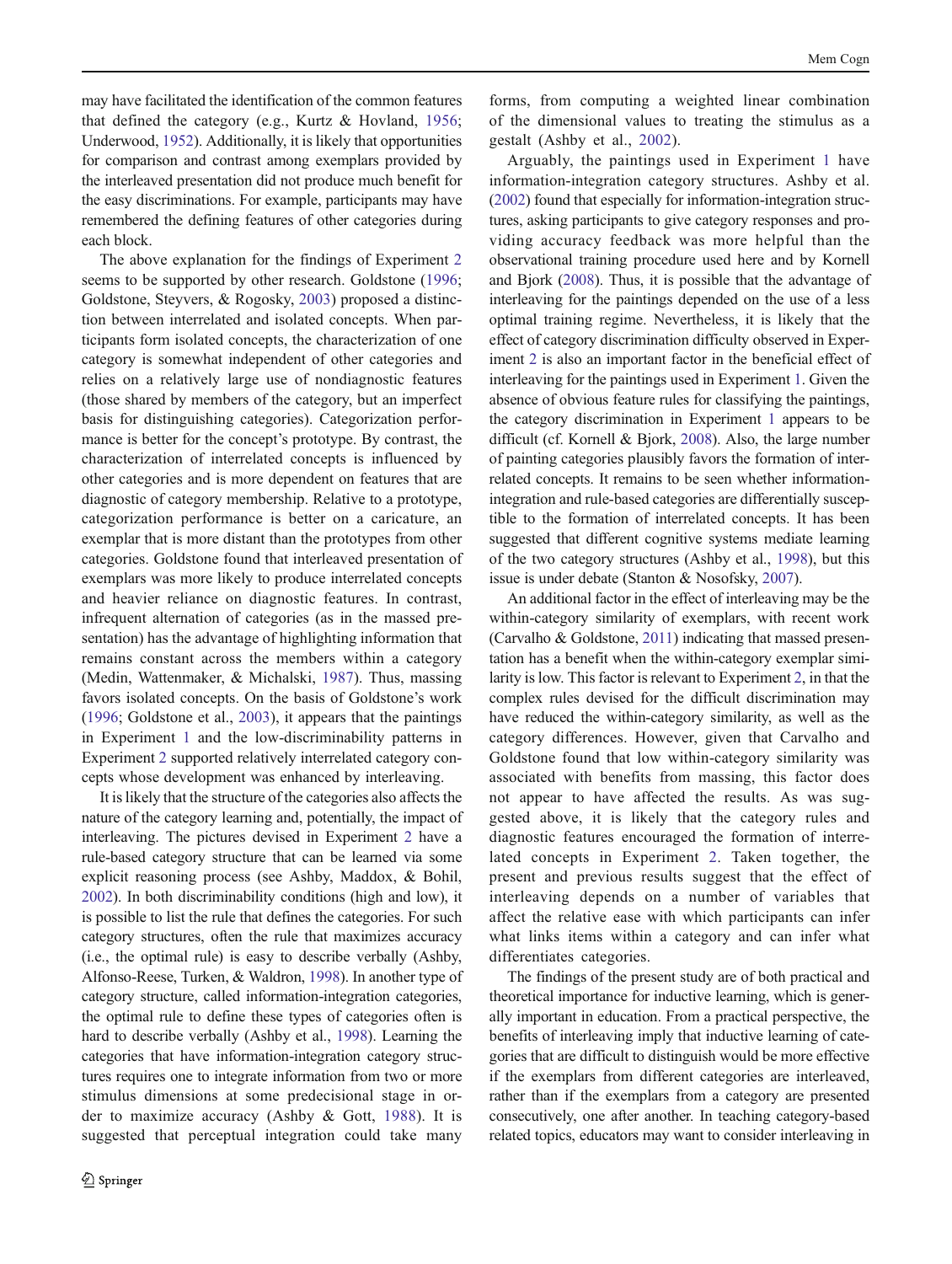<span id="page-10-0"></span>presenting their materials (e.g., cases or pictures), which can be achieved by shuffling examples from different categories, for example, in one learning session. The interleaving of exemplars and stategies designed to encourage inductive learning may be particularly important when category membership cannot easily be specified in a set of rules. In addition, the findings imply that, practically, students may benefit from learning highdiscriminable categories (i.e., categories that are easy to discriminate) when the categories are presented in massed fashion. With respect to theoretical importance, the finding that interleaving is advantageous when the degree of discrimination is low and massing is beneficial when the degree of discriminability is high supports the suggestion of Kurtz and Hovland (1956) that has never been empirically tested in past studies of the spacing effect in inductive learning. The present experiments show that spacing works through interleaving and that interleaving is more beneficial when the category discrimination is difficult. The latter finding provides evidence for the proposition that the nature of the category discrimination is critical in understanding the effects of interleaving in induction.

Author note Norehan Zulkiply, University of Queensland; Jennifer S. Burt, University of Queensland.

We thank Dr. Nate Kornell from the Department of Psychology, Williams College, Williamstown, Massachusetts, USA for assistance with the stimulus materials for our first experiment, and Associate Prof. Dr. John McLean from Department of Psychology, University of Queensland, Australia for his helpful comments on the earlier version of the manuscript.

#### References

- Appleton-Knapp, S. L., Bjork, R. A., & Wickens, T. D. (2005). Examining the spacing effect in advertising: Encoding variability, retrieval processes and their interaction. Journal of Consumer Research, 32, 266–276. doi[:10.1086/432236](http://dx.doi.org/10.1086/432236)
- Ashby, F. G., Alfonso-Reese, L. A., Turken, A. U., & Waldron, E. M. (1998). A neuropsychological theory of multiple systems in category learning. Psychological Review, 105, 442–481.
- Ashby, F. G., & Gott, R. E. (1988). Decision rules in the perception and categorization of multidimensional stimuli. Journal of Experimental Psychology: Learning, Memory, and Cognition, 14, 33–53.
- Ashby, F. G., Maddox, W. T., & Bohil, C. J. (2002). Observational versus feedback training in rule-based and information-integration category learning. Memory and Cognition, 30, 666–677.
- Carvalho, P. F., & Goldstone, R. L. (November, 2011). Stimulus similarity relations modulate benefits for blocking and interleaving during category learning. Paper presented at the 52nd Annual Meeting of the Psychonomic Society, Seatle, WA.
- Cepeda, N. J., Pashler, H., Vul, E., Wixted, J. T., & Rohrer, D. (2006). Distributed practice in verbal recall tasks: A review and quantitative synthesis. Psychological Bulletin, 132, 354–380. doi[:10.1037/0033-2909.132.3.354](http://dx.doi.org/10.1037/0033-2909.132.3.354)
- Childers, J. B., & Tomasello, M. (2002). Two-year-olds learn novel nouns, verbs, and conventional actions from massed or distributed exposures. Developmental Psychology, 38, 967–978. doi[:10.1037//0012-1649.38.6.967](http://dx.doi.org/10.1037//0012-1649.38.6.967)
- Cornell, E. H. (1980). Distributed study facilitates infants' delayed recognition memory. Memory and Cognition, 8, 539–542. doi[:10.3758/BF03213773](http://dx.doi.org/10.3758/BF03213773)
- Dellarosa, D., & Bourne, L. E., Jr. (1985). Surface form and the spacing effect. Memory and Cognition, 13, 529–537. doi[:10.3758/BF03198324](http://dx.doi.org/10.3758/BF03198324)
- Dempster, F. N. (1996). Distributing and managing the conditions of encoding and practice. In E. L. Bjork & R. A. Bjork (Eds.), Memory: Handbook of perception and cognition (pp. 317–344). San Diego: Academic.
- Donovan, J. J., & Radosevich, D. J. (1999). A meta-analytic review of the distribution of practice effect: Now you see it, now you don't. Journal of Applied Psychology, 84, 795–805. doi:[10.1037/0021-](http://dx.doi.org/10.1037/0021-9010.84.5.795) [9010.84.5.795](http://dx.doi.org/10.1037/0021-9010.84.5.795)
- Ebbinghaus, H (1985/1913). Memory: A contribution to experimental psychology (H. A. Ruger, & C. E. Bussenius, Trans.). New York: Columbia University.
- Ebbinghaus, H. (1964). In H. A. Ruger, C. E. Bussenius, & E. R. Hilgard (Eds.), Memory: A contribution to experimental psychology. New York: Dover Publications, Inc. Original work published in 1885.
- Gagne, R. M. (1950). The effect of sequence of presentation of similar items on the learning of paired-associates. Journal of Experimental Psychology, 40, 61–73. doi[:10.1037/h0060804](http://dx.doi.org/10.1037/h0060804)
- Glenberg, A. M. (1979). Component-levels theory of the effects of spacing of repetitions on recall and recognition. Memory & Cognition, 7, 95–112.
- Glenberg, A. M., & Lehmann, T. S. (1980). Spacing repetitions over 1 week. Memory and Cognition, 8, 528–538.
- Glover, J. A., & Corkill, A. J. (1987). Influence of paraphrased repetitions on the spacing effect. Journal of Educational Psychology, 79, 198–199.
- Goldstone, R. L. (1996). Isolated and interrelated concepts. Memory and Cognition, 24, 608–628.
- Goldstone, R. L., Steyvers, M., & Rogosky, B. J. (2003). Conceptual interrelatedness and caricatures. Memory & Cognition, 31, 169–180.
- Helsdingen, A. S., Van Gog, T., & Van Merriënboer, J. J. G. (2011). The effects of practice schedule on learning a complex judgment task. Learning and Instruction, 21, 126–136. doi:[10.1016/](http://dx.doi.org/10.1016/j.learninstruc.2009.12.001) [j.learninstruc.2009.12.001](http://dx.doi.org/10.1016/j.learninstruc.2009.12.001)
- Hintzman, D. L., & Rogers, M. K. (1973). Spacing effects in picture memory. Memory and Cognition, 1, 430-434.
- Hintzman, D. L. (1974). Theoretical implications of the spacing effect. In R. L. Solso (Ed.), Theories in cognitive psychology. The Loyola Symposium (pp. 77–99). Potomac: Erlbaum.
- Kahneman, D. (2011). Thinking, fast and slow. New York: Farrar, Strauss and Giroux.
- Kang, S. H. K., & Pashler, H. (2012). Learning painting styles: Spacing is advantageous when it promotes discriminative contrast. Applied Cognitive Psychology, 26, 97–103. doi[:10.1002/acp.1801](http://dx.doi.org/10.1002/acp.1801)
- Kornell, N., & Bjork, R. A. (2008). Learning concepts and categories: Is spacing the "enemy of induction"? Psychological Science, 19, 585–592. doi[:10.1111/j.1467-9280.2008.02127.x](http://dx.doi.org/10.1111/j.1467-9280.2008.02127.x)
- Kornell, N., Castel, A. D., Eich, T. S., & Bjork, R. A. (2010). Spacing as the friend of both memory and induction in young and older adults. Psychology and Aging, 25, 498–503. doi[:10.1037/a0017807](http://dx.doi.org/10.1037/a0017807)
- Kurtz, K. H., & Hovland, C. I. (1956). Concept learning with differing sequences of exemplars. Journal of Experimental Psychology, 51, 239–243.
- Medin, D., Wattenmaker, W. D., & Michalski, R. S. (1987). Constraints and preferences in inductive learning. Cognitive Science, 11, 299–339.